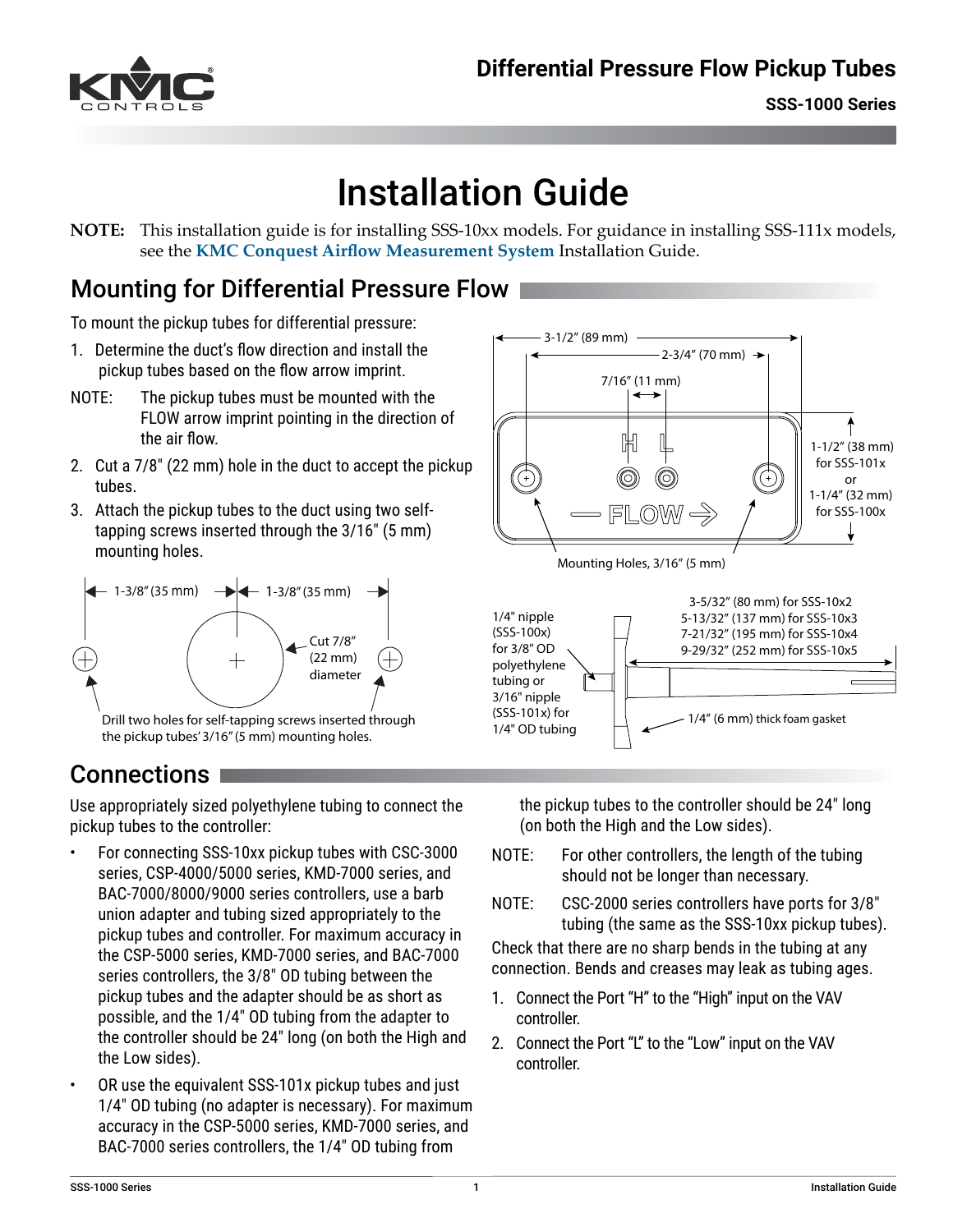# Mounting for Static Pressure

To mount the pickup tubes for static pressure:

- 1. Determine the duct's flow direction and install the pickup tubes so that the FLOW arrow imprint is **perpendicular** to the direction of the air flow.
- NOTE: The FLOW arrow imprint on the pickup tubes can point either up or down.
- NOTE: It is recommended that an indication or marking be applied to the SSS-10xx probe to indicate the intended orientation.
- 2. Cut a 7/8" (22 mm) hole in the duct to accept the pickup tubes.
- 3. Attach the pickup tubes to the duct using two selftapping screws inserted through the 3/16" (5 mm) mounting holes.
- NOTE: If mounting SSS-10xx pickup tubes perpendicular to a relatively small diameter round duct, take care not to break the pickup tubes by overtightening the screws and overflexing the plastic mount.



Drill two holes for self-tapping screws inserted through the pickup tubes' 3/16" (5 mm) mounting holes.







#### **Connections**

Using appropriately sized polyethylene tubing, connect either the H or L port on the pickup tubes to the High port on the controller.

- NOTE: The other port of the pickup tubes is left unconnected and open to air.
- NOTE: Tubing should be free of kinks and restrictions.